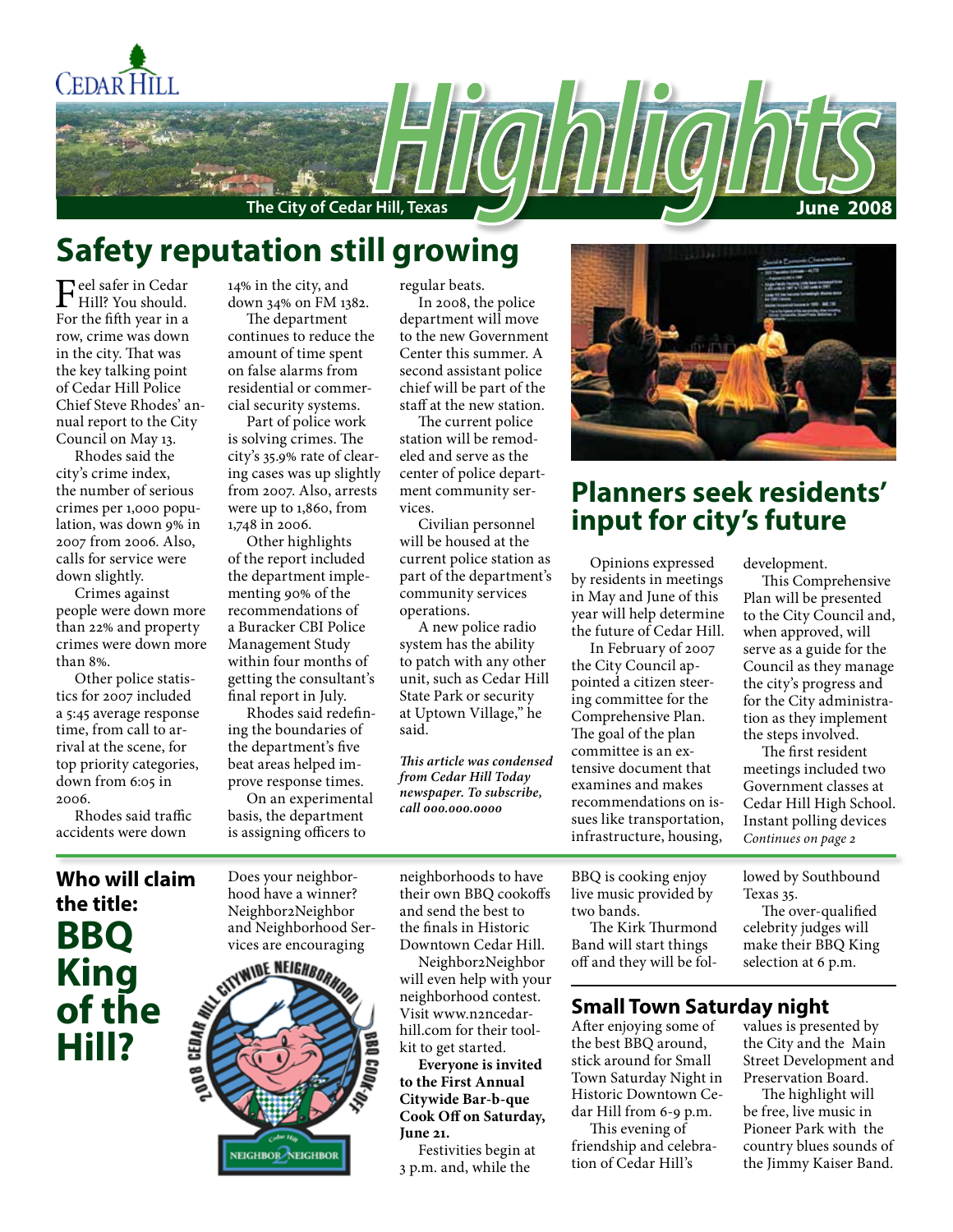# **Sims receives honorary doctorate**



Northwood Uni-versity conferred an honorary Doctor of Laws degree on Cedar Hill City Manager Alan Sims at its 41st annual graduation ceremony May 23.

Sims says he doesn't deserve it, but the administration at Northwood University politely begs to differ, and plenty of people in Cedar Hill would agree with the assessment.

Sims was chosen for this honor because of his outstanding professional and personal service to the community and the Best Southwest area of Dallas County. Sims was also the commencement speaker and shared his vision as to what graduates can do to become effective business and community leaders.

.<br>"Alan Sims is a strong advocate of community engagement," said Northwood Provost Dr. Kevin Fegan. "He has been very instrumental, usually be-

> **Free wi-fi Wireless internet connection is available at the Zula B. Wylie Library and at the Cedar Hill Recreation Center.**

hind the scenes, in ensuring that Northwood University is a very strategic part of Cedar Hill's growth and development now and into the future. Alan has spoken on our campus numerous times and is a great role model for all of our students."

Sims was appointed City Manager of Cedar Hill in March 2000. Before that he was the Deputy City Manager of Overland Park, KS. He received both his bachelor's degree and his master's degree in public administration (MPA) from the University of Kansas.

Sims serves on the North Texas Tollway Authority board of directors, is a charter member of the Cedar Hill Rotary Club, and was president of the North Texas City Management Association in 2006. He is a member of the Cedar Hill Lions Club and serves on the board of directors of the Cedar Hill Chamber of Commerce, Trinity Church and Christian School Board of Trustees.

*This article was condensed from Cedar Hill Today newspaper.* 

#### **Planners** *from page 1*

gave the students an opportunity to express their opinions when alternatives were shown in a PowerPoint presentation hosted by Mayor Rob Franke.

The instant polling made it possible for everyone to see the responses to the multiple choice questions. Participants, city planners and City Council members present could all see which issues were agreed on and which areas left room for disagreement.

Mayor Franke was impressed with how quickly the students grasped some pretty complex city planning and development issues.

Similar meetings, open to all residents at the Recreation Center on May 28 and June 12 were scheduled to allow residents to record their responses to issues facing Cedar Hill in the next 10 years. This data will be included in the final 2008 Comprehensive Plan document when it is delivered to the City Council later this summer.

City Planning Director Rod Tyler said citizens on the steering committee and those who attended the meetings will actually influence the direction of the city in the next decade.

Up-to-date information about the 2008 Comprehensive Plan is available at www.cedarhilltx.com/planning.

#### **Juneteenth**

**The City of Cedar Hill is a sponsor of the Best Southwest Juneteenth Celebration on June 14. This year it is hosted by DeSoto in Moseley Park, 1300 Honor Dr.**



## **City offices moving into new Government Center July 14**

Construction workers at the Government Center on Uptown Blvd. will soon be replaced by City workers and Cedar Hill School District employees.

All City offices in City Hall are scheduled to close at the end of business on Friday, July 11 and open at 8 a.m. on Monday July 14.

School district offices are moving the second week in July and the Police Department will be moving from their location on E. Belt Line Road into the Government Center late in July.

The Police Building will be renovated to house Community Service and Crime Victim Services of the Police Department.

City offices in the Government Center will be located in the 4-story central portion of the building on the first, second and fourth floors. The Police Department will occupy the two-story building on the northeast end and CHISD offices will be in the southwestern 2-story building and the third floor of the center building.

Floorplans will soon be posted on the city website (cedarhilltx. com) and will be available from the main lobby receptionist.



At a recent City Council meeting Mayor Rob Franke presents S.T.A.R. Student Awards to Cedar Hill students. The S.T.A.R. program is a way the City Council recognizes outstanding students in CHISD.

Awards are presented monthly to students in all grades, who are recommended by their teachers and principals for overall achievement and quality character.

City Council members supoort the vision of CHISD to pro- vide our community with a world-class education system.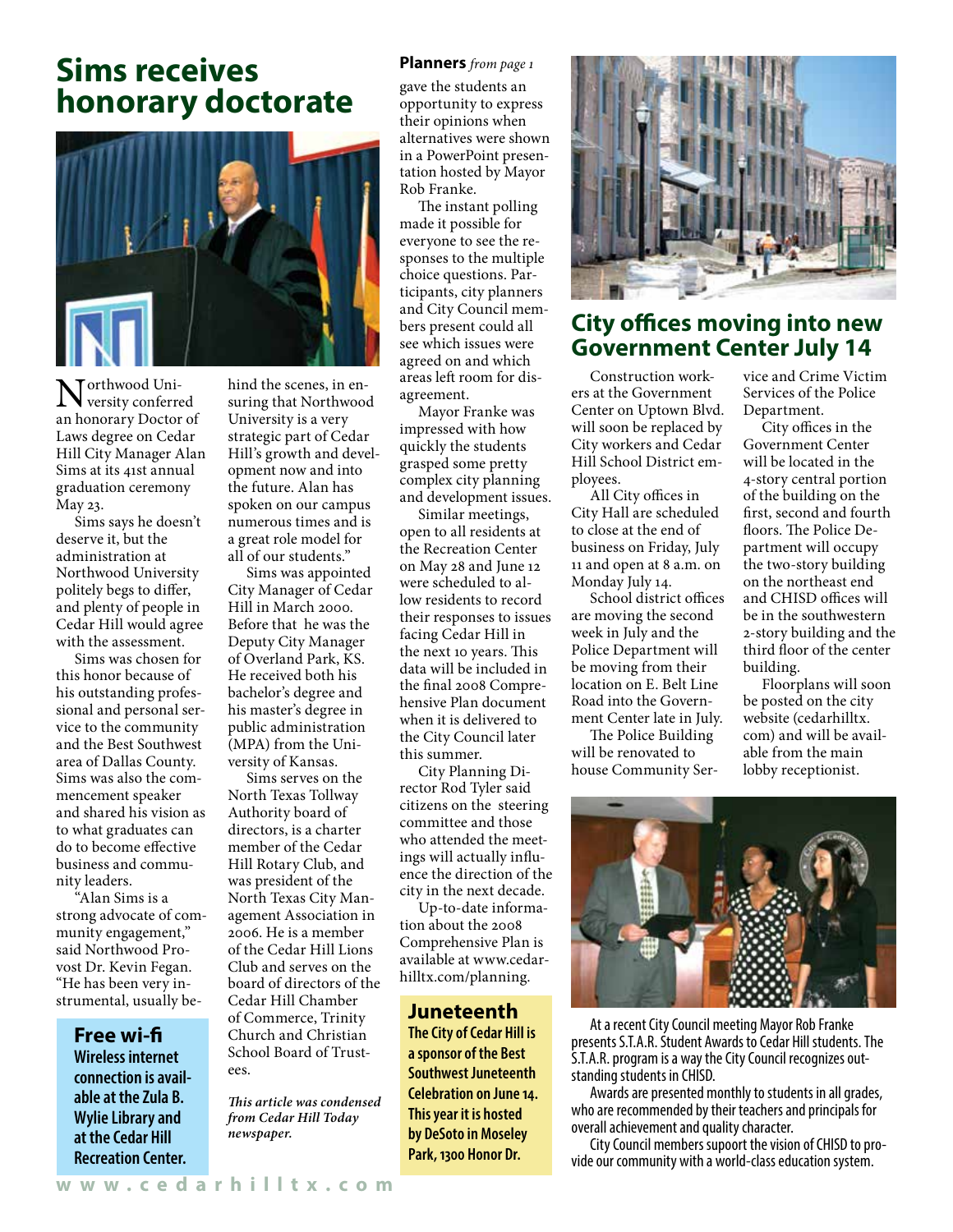## **Apply to serve on a City board** *Be a part of the solution*

Volunteer service to the community is a noble and necessary calling. Participation by engaged and caring citizens makes it possible for many aspects of city government to function.

About this time each year, the City seeks volunteers who are interested in serving on the following advisory boards. More information on each board and the application form is available on the City website under Departments/Administration, or contact Lyn Hill at 972.291.5100 x1011.

#### **Board of Adjustment**

This five-member quasi-judicial board reviews requests for variances, administrative appeals, and special exceptions to the zoning ordinance.

#### **Building Appeals & Advisory Board**

This nine-member board has jurisdiction over appeals regarding building, mechanical, plumbing, and electrical codes.

#### **Capital Impact Fee Advisory Committee**

The committee advises and assists the City in adopting and updating land use assumptions, capital improvements plans and impact fees.

#### **Cedar Hill Industrial Development Corporation Board**

This corporation considers only industrial manufacturing projects that propose to use industrial revenue bonds to finance new or expanded projects.

#### **Community Development Corporation Board**

This seven-member board administers the 1/2 cent community development sales tax.

#### **Economic Development Corporation Board**

This five-member board administers the 1/2-cent economic development sales tax.

#### **Main Street Development and Preservation Board**

This nine-member advisory board is responsible for organizing and maintaining a community effort to revitalize Cedar Hill's historic downtown.

#### **Neighborhood Advisory Board**

This nine-member board is advisory to Neighborhood Services and the City Council relative to matters involving neighborhoods and community affairs.

#### **Parks & Recreation Board**

This nine-member board works with the Parks & Recreation staff on matters relating to this department.

#### **Planning and Zoning Commission**

The Planning and Zoning Commission is a board that is appointed by the City Council to serve in an advisory role regarding land use and land development issues.

#### **Tri-City Regional Animal Shelter Advisory Committee**

This nine-member committee is advisory to the city councils of Cedar Hill, DeSoto and Duncanville on matters relating to the Tri-City Animal Shelter.

#### **Zula B. Wylie Library Board**

This nine-member board is advisory to the City Council regarding present and future needs of the library as well as its policies.

# <u>ommunity Calendar</u>

#### June

#### Music in the Park

Every Friday evening in June, 7:30 – 9:30 pm, Valley Ridge Park Amphitheater 2850 Park Ridge Drive

Bring your lawn chair or blanket, a picnic dinner and enjoy free concerts throughout the month by various artists while relaxing under the stars.<br>June 6 Crawfish Variety

June 6 Crawfish Variety<br>June 13 Drop Top Rocket Rockabilly-50's June 13 Drop Top Rocket Rockabilly-<br>June 20 Fingerprints Jazz/Urban June 20 Fingerprints

June 22 Island Boogie Steel drum/Latin

## July

#### Moving into the new Government Center

In early July, City government and CHISD employees will move into the new facility on Uptown Blvd. The weekend of July 12-13, City offices, including Administration, and Police, will move from several buildings into the new Government Center. Offices are expected to open at 8 a.m. Monday, July 14. For the latest information about which offices are moving and where they will be located in the Government Center, please visit the websites for the City and CHISD.

#### Every week

#### Fun Time Live

Saturdays, 7-11 pm, Cedar Hill Recreation Center, 310 E. Parkerville Road. \$10 per child, for 3rd grade through 8th grade. Live DJ, karaoke, dance contests, inflatables, basketball, soccer, tug-o-war and more. www.funtimelive.com or call Cedar Hill Recreation Center at 972.293.5288.

#### Every month

#### Readers on the Hill

Literary group meets the first Monday of each month at the Zula B. Wylie Library, 225 Cedar St. Call the library at 972.291.7323 for more information.

#### Dallas Area Writers Group

Open to beginning and seasoned writers, this group meets from 7 to 8:30 p.m. the second Tuesday of the month at Zula B. Wylie Library, 225 Cedar St. For more information visit www.dallaswriters.org.

#### Cedar Hill Star Party

Third Saturday of each month, Sunset until 11 pm, J.W. Williams Park, 1065 High Pointe Ln. (Beside West Intermediate School)

Telescopes provided by members of the Texas Astronomical Society of Dallas. For more information, please visit www.tasobserving.org. For status and cancellation information, call 214.800.6000.

#### City Council meetings

are scheduled on the second and fourth Tuesday of most months. Meetings are open to the public and citizens can address the City Council members during the Citizens Forum portion of the meeting.

## Visit www.cedarhilltx.com to see more events

## **Quicker alarm response can save lives**

If you have an alarm system in your home, consider switching to the City of Cedar Hill's alarm monitoring service. It saves valuable and possibly life-saving time by reporting your alarm directly to the appropriate 9-1-1 emergency dispatcher.

Cedar Hill's 9-1-1 Call Center offers home and business alarm

monitoring. The Center uses emergency dispatchers to provide the quickest alarm response available.

For more information, call 972.223.6111.